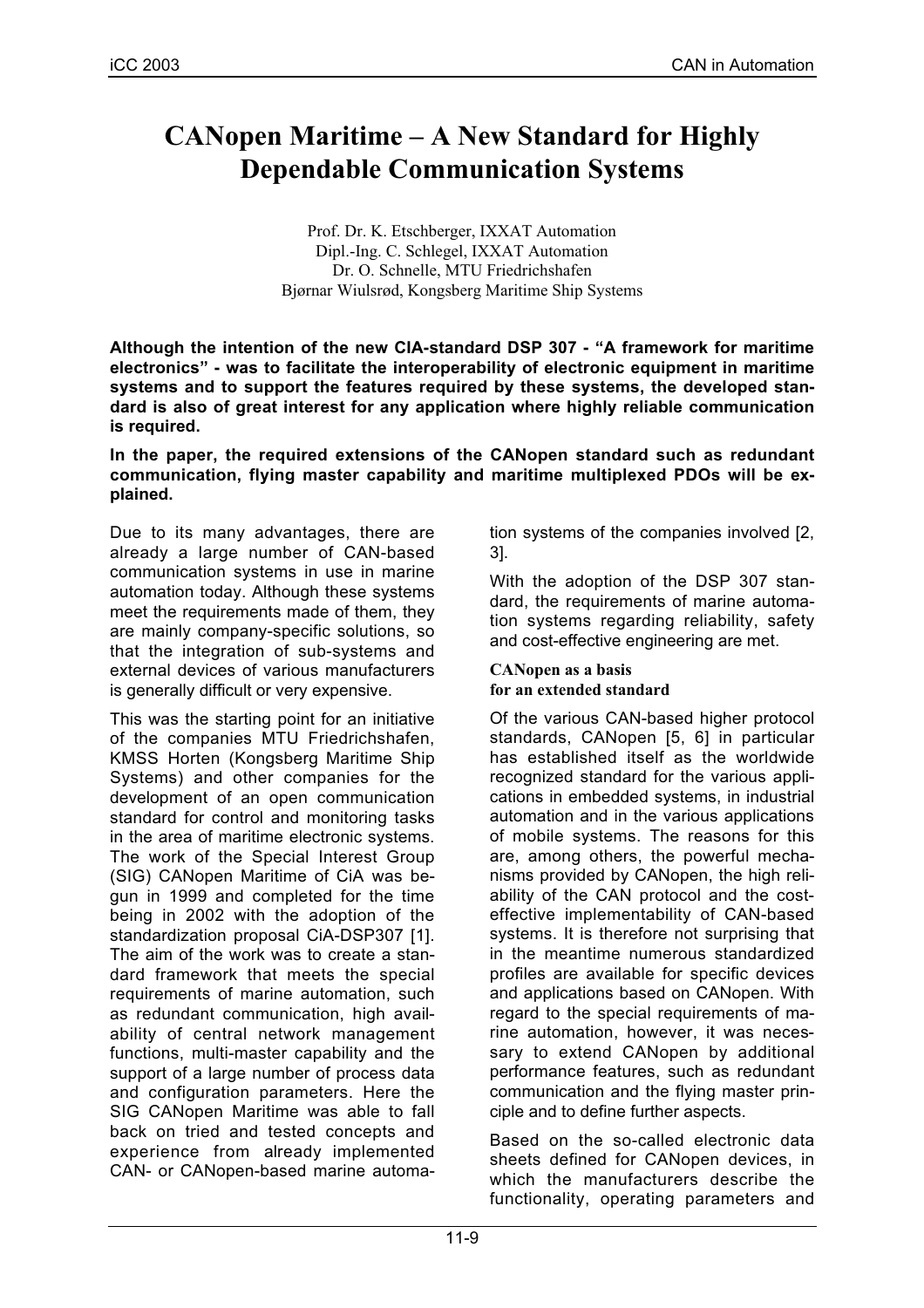specifications of their devices in standardized form, the simple engineering of customized automation systems is possible with the standard configuration tools available on the market [8]. As a result of the system configuration, so-called device configuration files are available that describe the actual settings of the devices in a specific system configuration and therefore fulfill the corresponding requirements of system integrators.

#### **Redundant communication**

The redundant concept defined for CANopen Maritime is defined on the "hot standby" principle and meets the requirements of the various classification organizations. This principle ensures that not only the failure of a transmission channel is detected and the telegrams are then evaluated on the redundant channel but also that no messages are lost during the transition of the evaluation from one CAN channel to the other.

As the extended standard should also cover applications where event-oriented status messages and process data are transmitted, temporary faults on a transmission channel, for example, must not lead to incorrect interpretations of a delayed message. The transmission mechanism must therefore take precautions against "obsolete" messages.

Fig. 1 shows the system configuration for devices with redundant data transmission

on which CANopen Maritime is based. Such a device is connected to the two bus line pairs via two CAN controllers and two CAN drivers. Here the normally active bus lines are referred to as "default CAN lines" and the bus lines active in the event of a fault as "redundant CAN lines". In fault-free operation, transmission occurs on both transmission channels. One "transmission channel" is therefore defined by the transmit part of the transmitting CAN controller, the transmitting CAN bus driver, the transmission line, the receive part of the receiving CAN bus driver and the receive part of the receiving CAN controller.



**Fig. 1:** System Configuration of a CANopen Device with Redundant Communication Channel

Fig. 2 shows the basic principle of the redundant message transmission for socalled PDOs ("Process Data Objects"). PDOs are CAN messages via which process data are transmitted according to the "producer-consumer" principle. Generally, every PDO is transmitted via both transmission channels. Due to different states of the transmission channels (for example different bus loads or a temporary fault on one channel), it may happen that transmission takes place at a different time ("Tx delay time") despite of an almost simultaneous transmit request (entry of a transmit request in the relevant CAN controller).

This assumes that with a correctly dimensioned system it is always possible for a message to be transmitted within a defined maximum time interval ("Max Tx delay time"). This time interval must be smaller than the so-called "PDO inhibit



**Fig. 2:** Basic Principle of Redundant Data Communication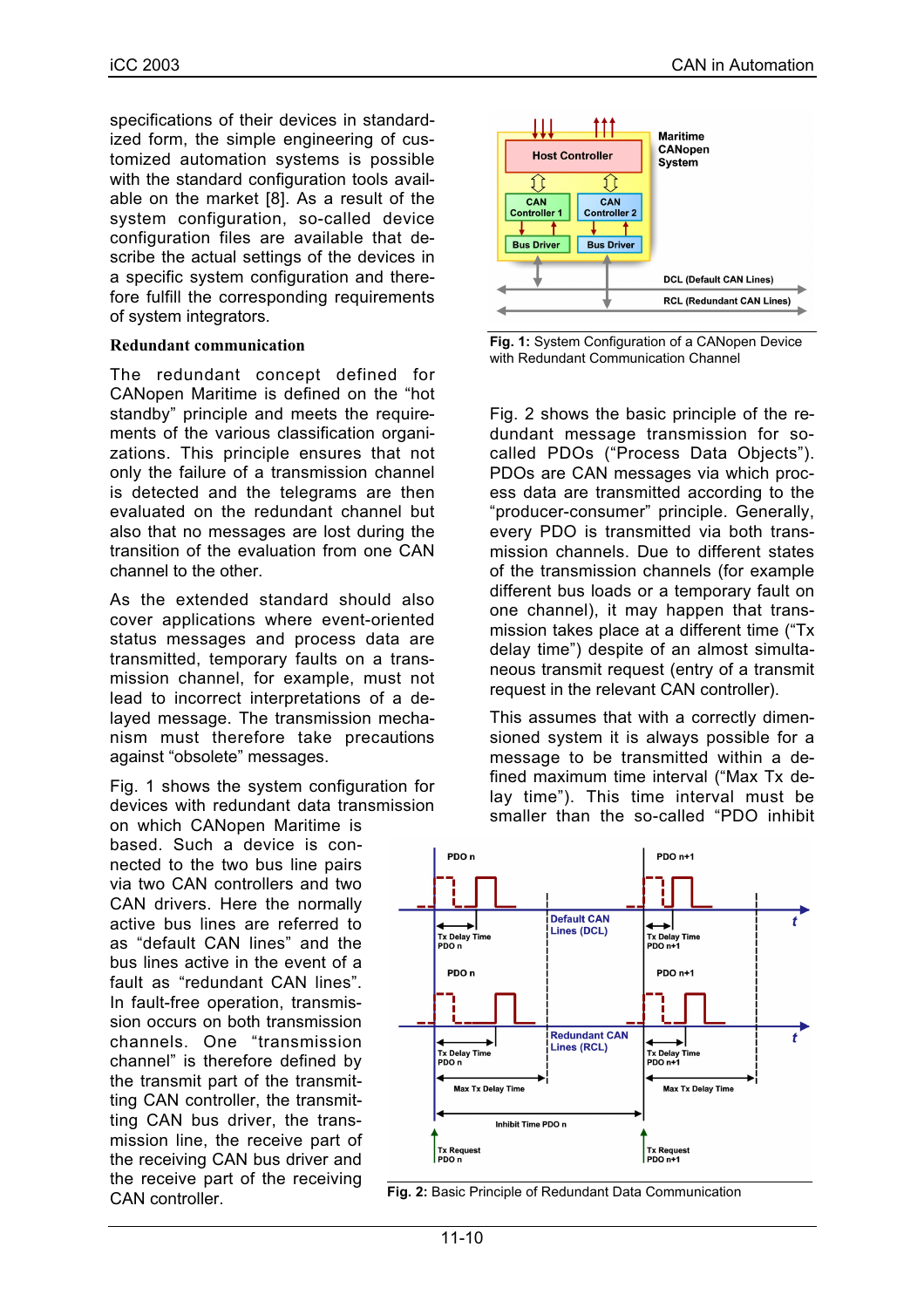time" defined in CANopen. This time defines the minimum time interval for each message (PDO) in which the message can be transmitted again. If the delay of a CAN message is to great, a fault in the relevant channel can be assumed. If transmission of a CAN message is delayed compared to the transmit request by more than the "Max Tx delay time", this message may no longer be transmitted.

Every time the transmission of a CAN message on the default channel is aborted due to the maximum Tx delay time being exceeded, the so-called "channel error counter" is incremented by a certain value. If in the meantime successful transmission occurs again on the faulty channel, the error counter is decremented by the value one. In this way, temporary faults of the channel do not lead to immediate switching over to the redundant channel. However, in the event that the error counter reaches a maximum value, all other devices are informed by the transmission of an "indicate active line" message via the redundant channel that from now on the redundant channel is to be regarded as the "active line". In addition, the concerned device does not transmit any more heartbeat messages on the default channel. The "indicate active line" message via the redundant channel is also transmitted if a device has detected the failure of the heartbeat message of another device on the default channel.

Application-specific measures can be triggered via the "indicate active line" message with regard to signaling or rectification of errors.

If the error counter has reached the value zero again, for example after the recovery from a temporary fault, the device indicates its readiness for operation by transmitting its heartbeat message. After receiving at least 3 heartbeat messages from all other devices, it indicates this by transmitting an "indicate active line" message on the default channel.

The CAN messages transmitted are accepted on the receive side on both channels. The application decides on their further use. Typically, for example, the message previously received on one channel can be overwritten by the same message

received on the other channel. Overwriting of a newer message by an older one is prevented by the previously described mechanism of delay time monitoring on the transmit side.

The described principle of simultaneous transmission of CAN messages via both CAN buses applies apart from PDOs (process data objects) also to the transmission of so-called "emergency" messages (standardized device error messages), timestamp- and synchronization messages. Only the timestamp and synchronization messages transmitted via the "active CAN lines" are processed on the receive side.

As it must be possible to control the communication state of a node by means of network management messages independently of one another via both CAN channels, a separate NMT state machine is implemented for each channel, although only one unambiguous state of the node is passed on to the application. The NMT state of a node that is valid for the application is determined via defined priority rules.

In contrast to the transmission of process data with PDO messages, the transmission of data between two devices happens according to the "client-server" principle via so-called SDOs (Service Data Objects). Via SDOs an acknowledged transmission of large quantities of data between two nodes is possible, for example for loading configuration data, subsequent loading of application software or reading out device diagnosis data. Request-SDOs (client-SDOs) are only transmitted via one CAN channel, response-SDOs (server-SDOs) are transmitted via the channel on which the transmit request was made.

Table 1 lists the various methods of transmission and processing of the various message types.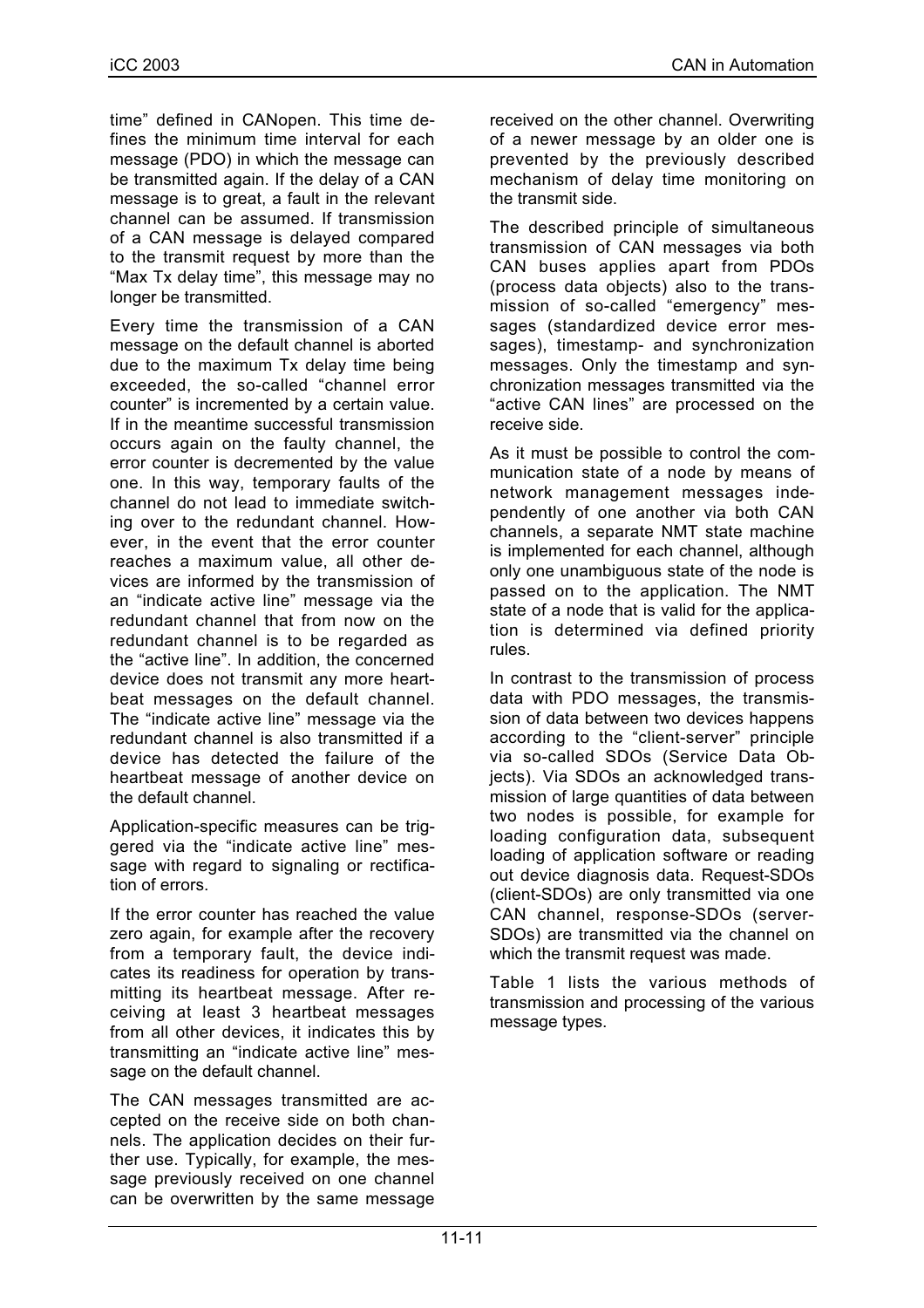| <b>CANopen</b>                                        | <b>Method of Transmission</b>                                                                                  |
|-------------------------------------------------------|----------------------------------------------------------------------------------------------------------------|
| Message Type                                          | and Processing                                                                                                 |
| PDO, Emergency                                        | Simultaneous transmission on                                                                                   |
| Message                                               | both CAN lines                                                                                                 |
| Time Stamp Mes-<br>sage, Synchroniza-<br>tion Message | Simultaneous transmission on<br>both CAN lines. Only messages<br>received on active CAN line are<br>processed. |
| SDO                                                   | SDO-Request: Transmitted on<br>CAN line which provides a<br>connection to the addressed<br>SDO server          |
|                                                       | SDO-Response: Transmitted<br>on CAN line on which the<br>request was received.                                 |
| <b>NMT Management</b>                                 | Independent transmission and                                                                                   |
| Messages                                              | processing on both CAN lines                                                                                   |

**Table 1:** Transmission and Processing of CANopen Messages in a CANopen Maritime System

## **Error-tolerant network management functions according to Flying Master principle**

CANopen supports a series of functions that are allocated to a superior network instance. Such functions are, for example, network management tasks (NMT) such as the initialization of the network ("system start-up") or the control of the communication state of nodes by the so-called "NMT master", the allocation of SDO channels by the so-called "SDO manager" or the management of device configuration data by the so-called "configuration manager". As in particular the functions of the socalled "NMT master" are absolutely necessary for operating a distributed system, a failure-tolerant implementation of these functions is required. The solution developed for CANopen Maritime is based on the so-called "Flying Master principle". In the event of a failure of the active NMT master, for example, another "mastercapable" device takes on the role of the active NMT master. The solution defined by the Maritime working group has since been adopted as the general standard for programmable CANopen devices [4].

For every master-capable device, a specific initialization process is required. This ensures that a new device appearing in a network becomes the active master by determining the currently active master (Fig. 3) if it has the highest master priority (Figs. 4 and 5) or does not carry out the master function, i.e. becomes a slave device if a master device of higher priority is already active.



**Fig. 3:** Determination of the Active NMT Master







**Fig. 5:** Determination of the NMT Master

On the other hand it is necessary to constantly monitor the correct functioning of the currently active master in order to detect a failure of this device quickly enough. This is achieved by monitoring the heartbeat message cyclically transmitted by the active master by all devices. If a mastercapable device detects the failure of the previously active master, it initiates a reset of the whole network of the relevant CAN line and initiates a new master determination process. As a result of this process, the device with the highest master priority assumes control. Due to the independence of the network management functions of both CAN channels and the redundant process data communication, the temporary unavailability of the channel concerned has no influence on the continual availability of the process data.

### **Monitoring of the communication-capability of devices via cyclic heartbeat messages**

An important factor for the reliable operation of a distributed system is the communication-capability of all devices in the system. This is achieved by the so-called heartbeat protocol defined in CANopen (Fig. 6). Every device cyclically transmits a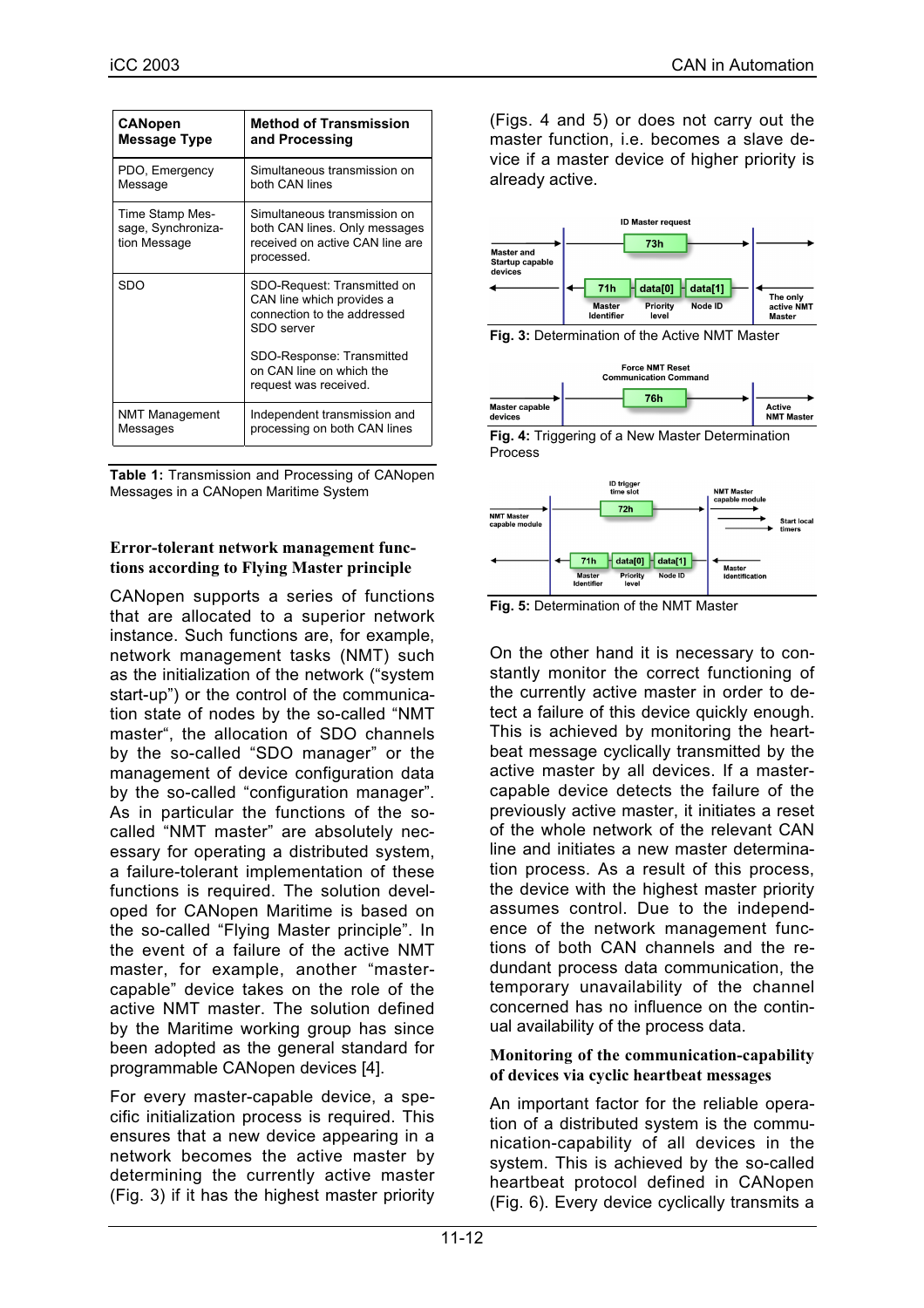message indicating its communication state. If a node defined for the monitoring of the device does not receive a heartbeat message of the device within the "heartbeat consumer time", it is assumed that the device is no longer capable of communication. If a device that supports redundant communication detects the absence of heartbeat messages of another device on the default CAN line, it indicates this to all other devices by transmitting the so-called "indicate active CAN line" message on the redundant CAN line.



**Fig. 6:** Heartbeat Protocol

#### **Extended Addressing of Parameters and Process Variables using Multiplexed PDOs**

Applications of marine automation are characterized by a very large number of process variables and parameters. Up to now, manufacturer-specific data identifiers (tags) were often used to identify process variables and parameters. In order to get round the restricted number of CAN messages based on 11-bit message identifiers (2048 messages), CANopen offers an extended addressing of variables and parameters based on the so-called multiplexed PDOs (MPDOs). CANopen Maritime favors the multiplexed PDOs that are generally transmitted event-oriented (for example, when a certain alarm level is exceeded). With multiplexed PDOs, 4 bytes of the data part are used for the specification of a source or destination address of the variable or parameter transmitted in the form of index and subindex of the object dictionary of the transmitting or receiving node. Thus 4 bytes remain for the transmission of the actual data (fig. 7). MPDOs can be implemented in two addressing modes:

In the "producer addressing mode" the first data byte of the CAN data field contains the node-ID of the transmitting node and data bytes two to four the specification of the transmitted process variable in the form of object dictionary index and subindex.

In the "consumer addressing mode" the first data byte contains the node-ID of the destination node and data bytes two to four the index and subindex of the destination node object dictionary. Via node-ID zero it is possible to write to the object dictionary of several or of all nodes simultaneously.

In marine automation, producer-addressed MPDOs are used for the transmission of process data and consumer-addressed MPDOs for the transmission of parameter values for system configuration and commands.





## **Available Protocol Software and First Reference Implementations**

The standard CANopen protocol stack extended to the special requirements of maritime applications has since been implemented by IXXAT [7] on various microcontrollers and subjected to comprehensive tests. The extensive development and implementation work for the extended functionality has been successfully completed. The protocol stack is now used in the solutions of various manufacturers.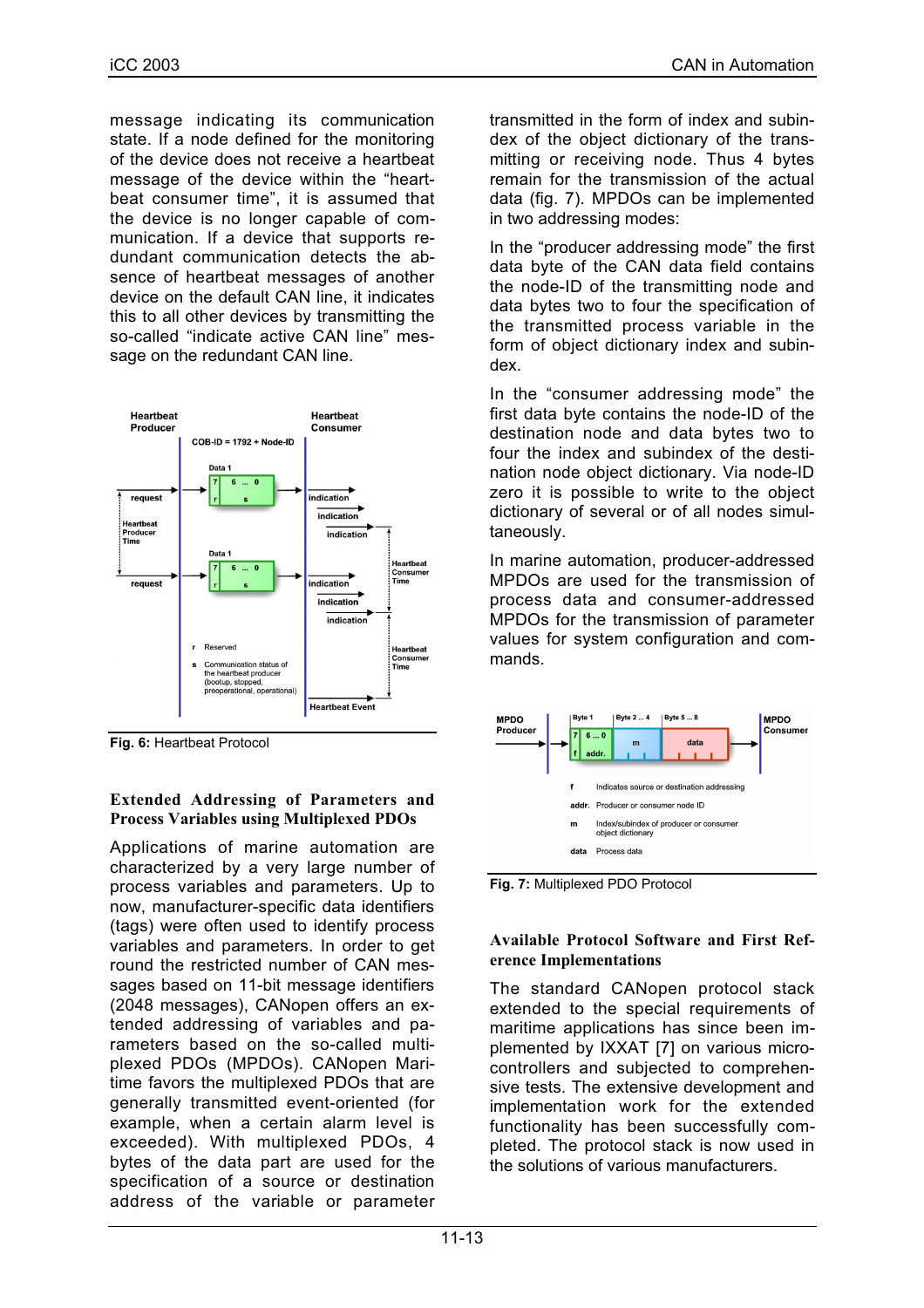

tional expense and to easily integrate subsystems of different manufacturers. This greatly reduces expenses for system engineering and integration. By using already available protocol software, test and configuration tools, personnel and material costs required for the development of de-

**Fig. 8:** Basic Architecture of the CANopen Maritime Protocol Stack

Fig. 8 shows the basic architecture of the CANopen Maritime Protocol software. The software package is structured in the form of separate modules for services such as Network Management (NMT), Process Data Objects (PDOs), Service Data Objects (SDOs), Emergency (EMCY), Flying Master (FLY), Synchronization (SYNC), SDO Manager (SDM/SDR), Layer Setting Services (LSS) and the Object Dictionary (OBD). The CAN controller (e.g. transmission and reception of CAN messages) is accessed by the Data Link Layer interface, which is also integrated in a separate module (DLL module). This allows simple adaptation of the CANopen Maritime Protocol software to different CAN controllers as well as to the available resources of various microcontroller systems. All modules have access to the object dictionary, which represents the central instance in the software package.

As a CANopen Maritime device supports redundant communication via two CAN buses (CAN lines) that are independent of each other, the communication-specific software components (Data Link Layer, NMT slave) must also be available in duplicate. The device-specific components (application, node-ID, object dictionary), on the other hand, are only provided once.

### **Summary**

With the extension of the standard CANopen protocol to redundant communication and Flying Master principle, a standard is now available that meets the increased requirements of marine automation. Based on this standard it is possible to operate devices of different manufacturers in the same system without addivices and systems are considerably reduced. The solutions developed for maritime automation can naturally also be used for all applications requiring failure tolerance of the communication system.

## **Bibliography**

- 1 CiA DSP 307: CANopen Framework for Maritime Electronics. CAN-in-Automation; 2002
- 2 Etschberger et al: A Failure-Tolerant CANopen System for Marine Automation Systems. Proceedings 7th international CAN Conference, Oct. 2000, Amsterdam
- 3 O. Schnelle: CANopen The Fieldbus solution for system builders. Proceedings CIMAC Congress, 2001, Hamburg
- 4 CiA DSP 302: CANopen, Framework for Programmable Devices, V3.2.1. CAN-in-Automation, 2003
- 5 CiA DS 301 CANopen Communication Profile for Industrial Systems, V 4.02; CAN-in-Automation; 2002
- 6 K. Etschberger, Controller Area Network: Basics, Protocols, Chips and Applications. IXXAT, First edition 2001. ISBN 3-00-007376-0
- 7 www.ixxat.de